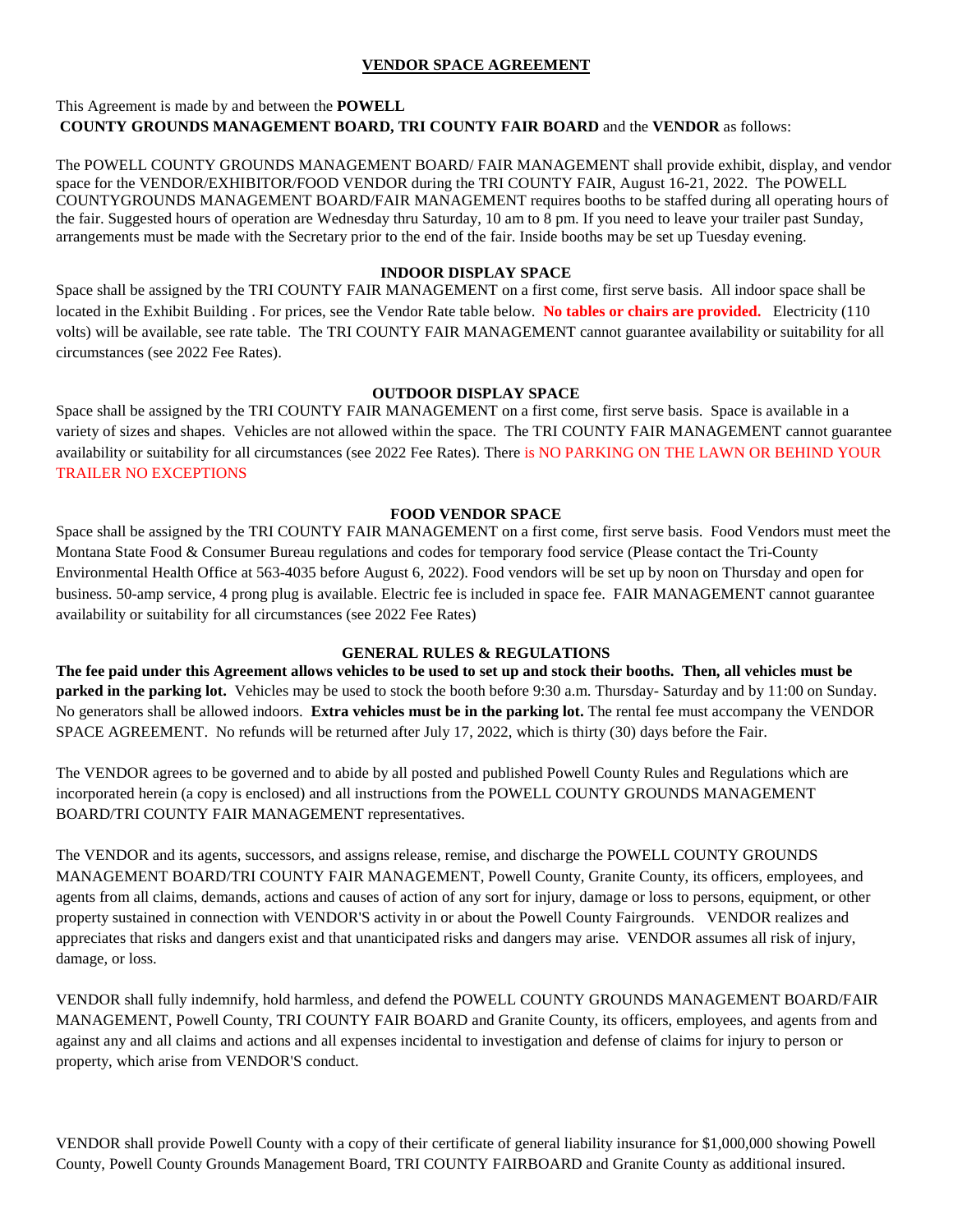## **THIS DOES NOT APPLY TO VENDORS SELLING HANDMADE OR HOUSEHOLD ITEMS. ONLY FOOD VENDORS, COMPETITION OR PERFORMANCE VENDORS**

|                                                                                                                                                           | Fee*        | Location*           |
|-----------------------------------------------------------------------------------------------------------------------------------------------------------|-------------|---------------------|
| Inside 6'X 8' wo/electricity                                                                                                                              | \$35.00     | Ex Bldg B1-B10      |
| Inside 6'X 8' w/electricity                                                                                                                               | \$50.00     |                     |
| Inside 8'X 16' wo/electricity                                                                                                                             | \$65.00     | Ex Bldg S. End 1-9  |
| Inside 8'X 16' w/electricity                                                                                                                              | \$80.00     |                     |
| Inside 12'X 13' w/electricity                                                                                                                             | \$80.00     | North End Blg N1-10 |
| Inside $4'$ X $8'$ unmanned information                                                                                                                   | <b>FREE</b> | Booths 1-10         |
| Outside Space inside fence wo/electricity                                                                                                                 | \$100.00    | Spaces 14 and 18    |
| Outside Space inside fence by BRP 50 amp service                                                                                                          | \$200.00    | Spaces 1-13, 15-17  |
| A 50% deposit is required at time of reservation. The<br>balance is due no later than 30 days prior to the opening of<br>the fair (July 17, 2022)         |             |                     |
| If final payment is not received by the deadline then the<br>booth may be sold at the discretion of Fair Management<br>and deposit shall not be refunded. |             |                     |
|                                                                                                                                                           |             |                     |
|                                                                                                                                                           |             |                     |
|                                                                                                                                                           |             |                     |
|                                                                                                                                                           |             |                     |
|                                                                                                                                                           |             |                     |
|                                                                                                                                                           |             |                     |
|                                                                                                                                                           |             |                     |
| City_________________State___________Zip Code___________________________________                                                                          |             |                     |
| Product/Service                                                                                                                                           |             |                     |

# **Vendor Rates**

Fair Management reserves the right to limit the number of similar products sold at any given fair. For Example, multiple vendors with the same type food items.

ALL FOOD VENDORS MUST CONTACT THE TRI- COUNTY ENVIRONMENTAL HEALTH OFFICE AT 406-563-4035 before August 6, 2022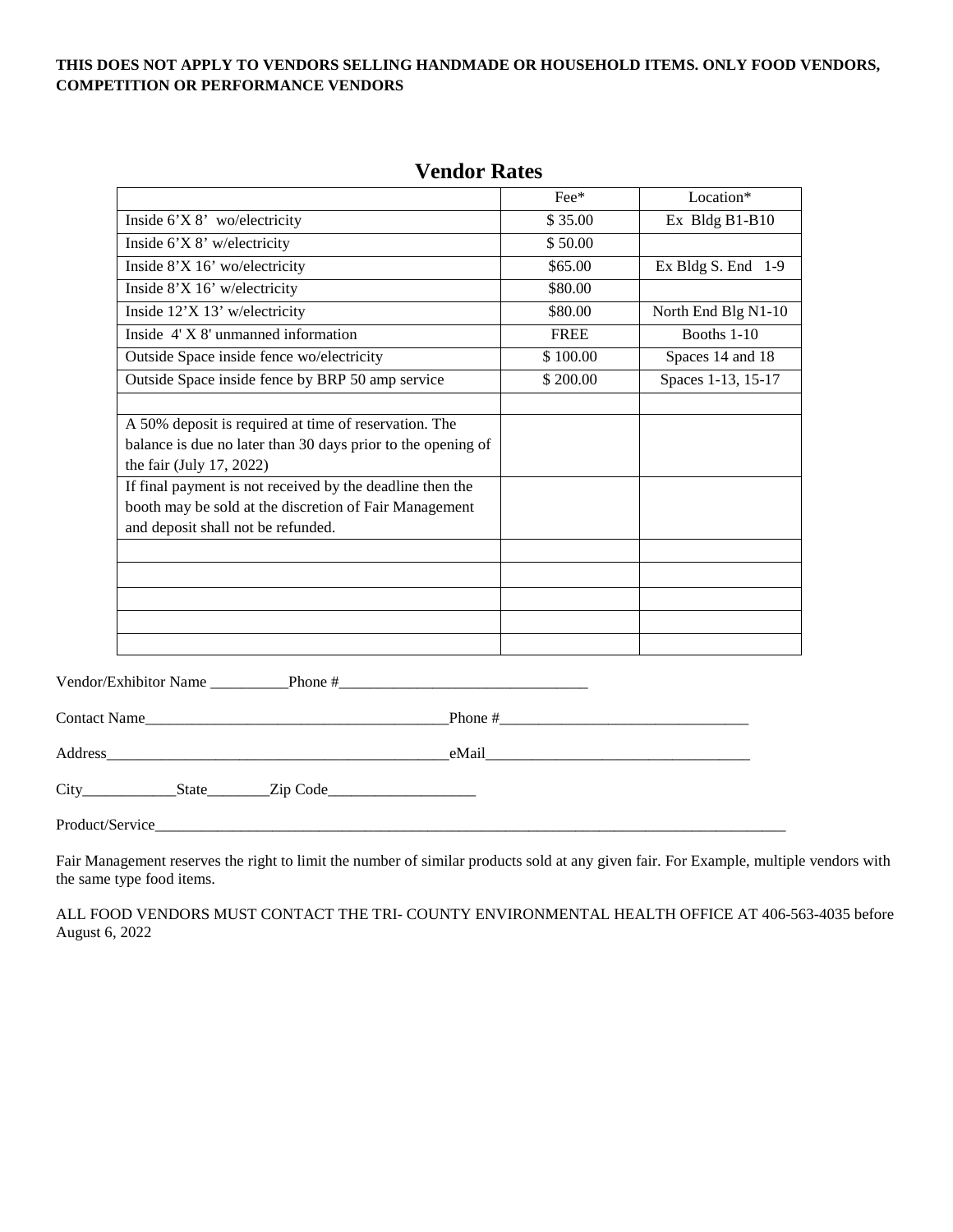# **POWELL COUNTY FAIRGROUNDS RULES AND REGULATIONS Rule 1 -- General**

Section 1. The POWELL COUNTY GROUNDS MANAGEMENT BOARD/FAIR MANAGEMENT of the TRI COUNTY FAIR reserves the final and absolute right to interpret these Rules and Regulations, to arbitrarily settle and determine all matters, questions and differences in regard thereto, connected with or incidental to the Fair.

Section 2. Rights are reserved by the POWELL COUNTY GROUNDS MANAGEMENT BOARD/FAIR MANAGEMENT to formulate and announce new rules to meet emergencies that may arise during the Fair and to determine all matters arising from the Fair.

Section 3. The POWELL COUNTY GROUNDS MANAGEMENT BOARD/FAIR MANAGEMENT reserves the right to exclude from the Fairgrounds any person or persons. Persons who violate any of the Fair Rules, laws, or who shall engage in offensive conduct may be removed from the Fair.

Section 4. Every animal and article upon the grounds shall be subject to Fair Rules, but while every precaution will be taken for the safekeeping of the same, neither the Fair Board, nor its officers or agents will be responsible in any case for any loss or accident which may occur.

Section 5. The POWELL COUNTY GROUNDS MANAGEMENT BOARD/FAIR MANGEMENT, TRI COUNTY FAIRBOARD reserves the right to prescribe dimension and regulate the position of signs, and generally to direct the arrangement of articles on exhibition as far as the same may be necessary to secure harmony and attractive appearance.

Section 6. Digging or driving posts or stakes into the ground is strictly PROHIBITED unless permission is granted by the POWELL COUNTY GROUNDS MANAGEMENT BOARD/ FAIR MANAGEMNT.

Section 7. The POWELL COUNTY GROUNDS MANAGEMENT BOARD/FAIR MANAGEMENT reserves the right to amend or to add to these Fair Rules, as they, in their judgment, may deem advisable. In the event of conflict between General and Special Rules, the latter will govern.

Section 8. The POWELL COUNTY GROUNDS MANAGEMENT BOARD/FAIR MANAGEMENT reserves the right to direct and regulate the parking of all automobiles or other vehicles or conveyances within the fairgrounds and to direct where they shall be driven therein. **No bicycles, atv's, utv's, or motorcycles are permitted on the fairgrounds during the fair.** All dogs must be kept on a leash. No Dogs are allowed in livestock showing areas, bleachers, sales arena bleachers OR FOOD VENDING AREAS. Only Registered Service animals are allowed in buildings. Smoking is prohibited in all facilities including restrooms, buildings, and grandstands and/or bleachers. No balloons are allowed in the Blue Ribbon Pavilion. The Fair Board does not allow peel off stickers, personal posters and/or signs to be issued anywhere on the premises.

## **Rule 2 – Vendors/Exhibitors/Food Vendors**

Section 1. There will be a charge for all Commercial Vendors/Exhibitors/Food Vendors Space based on size and locations. Commercial Vendors/Food Vendors must furnish their own booths. No vendor may sell from anywhere except their own space. No one is allowed to walk around the fairgrounds selling products, raffle tickets etc..Raffles must have a paid space and be certified by the Powell County Clerk of Court.

Section 2. An orderly and sanitary Vendor/Exhibitor/Food Vendor Space must be kept. The Powell County Grounds Management Board/Fair Management reserves the right to cancel any Vendor/Exhibitor/Food Vendor Space and require its removal. Vendor/Exhibitor is required to keep their premises and adjoining area clean and free of all garbage, rubbish, and litter. Fair Management will not enter an Exhibitor's booth to clean. All bagged trash must be placed in the large garbage cans for trash removal. Any trash in Exhibitor's booth or next to it is the responsibility of the Exhibitor. When the Fair is over, it is expected that vacated vendor spaces will be left clean and free of debris.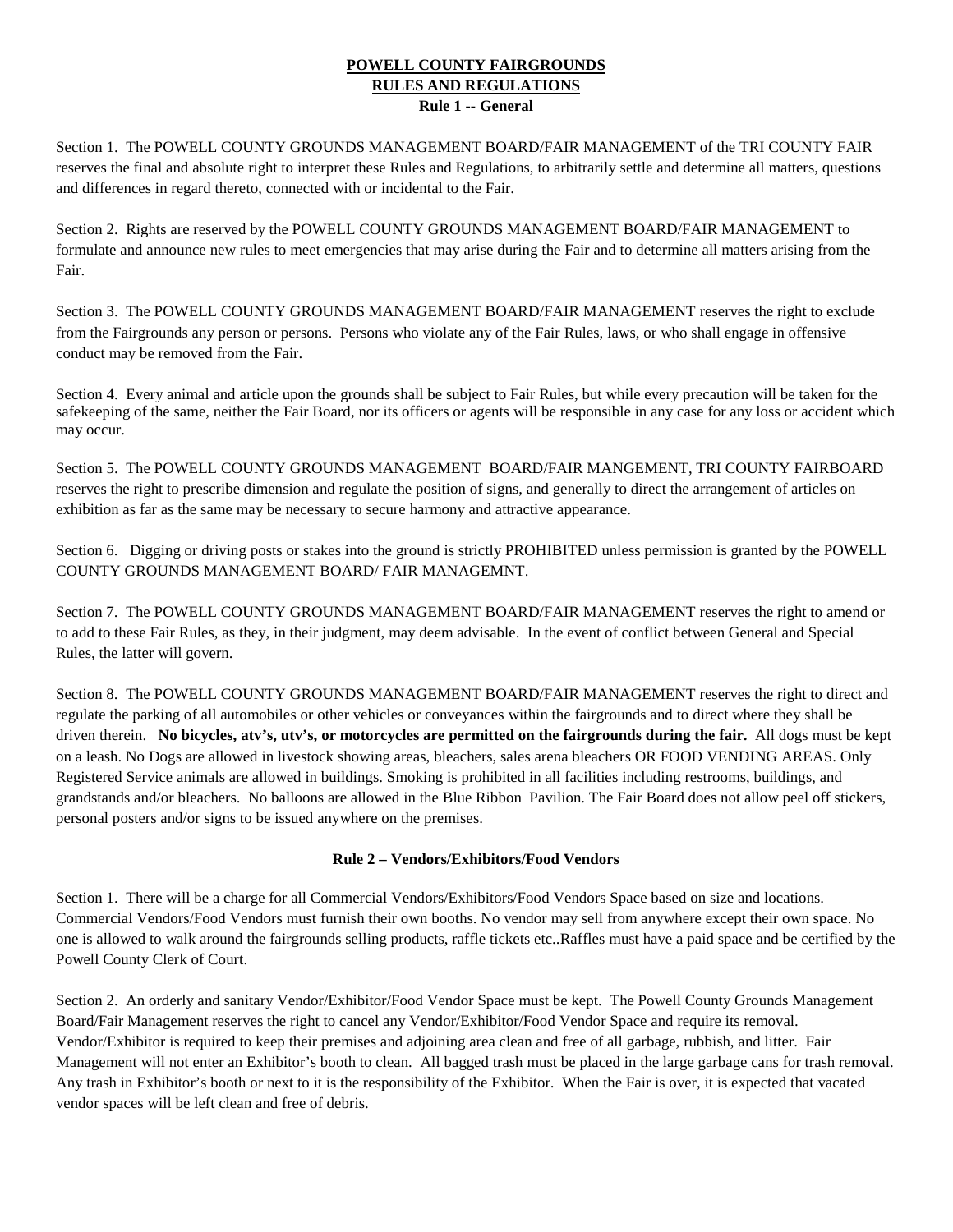Section 3. Vendor/Exhibitor/Food Vendor Space Agreements may be obtained from the Fair Board Secretary at the address listed below.

TRI COUNTY FAIR , PO Box 149 Deer Lodge, MT 59731, Fair Office Phone: 406-491-1549, Tricountyfairdeerlodge@gmail.com or from the county website: [www.Powellcountymt.gov.](http://www.madisoncountymt.gov/)

Section 4. Exhibitor Booths and otherwise, may be placed in the Exhibit Building. Electricity is provided within the buildings. The Exhibit Building is open Wednesday 10-7 to receive exhibits/entries. Closes at 7 pm. Exhibit building is closed Thursday for judging of entries, will open after judging is completed until 8 pm. Friday Exhibit Building is open 10 am -8 pm, Saturday Exhibit Building is open 8 to 8 pm, Sunday Exhibit building is open 8-Noon. Exhibit Building items may be picked up from Noon-2 pm

Section 5. Outdoor space for organizations and exhibitors will be available as stated in this Section 1. Electricity is not available at all spaces.

Section 6. Vendor booths should be decorated by noon on Thursday. The booths should not be dismantled until 11:00 am on Sunday of the Fair.

Section 7. Exhibitor Booths/Food Vendors cannot sell any illegal, immoral, or inherently dangerous items including, but not limited to, smoke bombs, colored hair spray, fire cracker poppers, drug paraphernalia, blow darts, etc. The Fair Management reserves the rights to evict and/or stop the sale of any items they deem unfit.

## **Rule 7 -- Trailers and Parking**

**Section 1.** Vendor/Exhibitor may set up their trailer and then vehicle MUST be moved to a parking lot. There is NO parking behind your trailer or on the lawn. NO EXCEPTIONS.

**Section 2**. Camping spots are booked from year to year and are seldom available. Spots are available at Fic's Campground located just east of the fairgrounds

### **Rule 8 - Miscellaneous**

**Title 37, Chapter 110, Subchapter 2 37.110.203 (26)** "Food service establishment means an operation defined in 50-50-102(8), MCA, and includes an operation that stores, prepares, packages, serves, vends, or otherwise provides food for human consumption in a mobile, stationary, temporary, semi-permanent, or permanent facility or location; where consumption is on or off the premises and regardless of whether there is a charge for the food."

**37.110.238 (1) Licenses** "No person shall operate a food service establishment who does not have a valid license issued by the department. Only a person who complies with the requirements of this subchapter shall be entitled to receive or retain such a license. Licenses are not transferable. A valid license must be posted in every food service establishment."